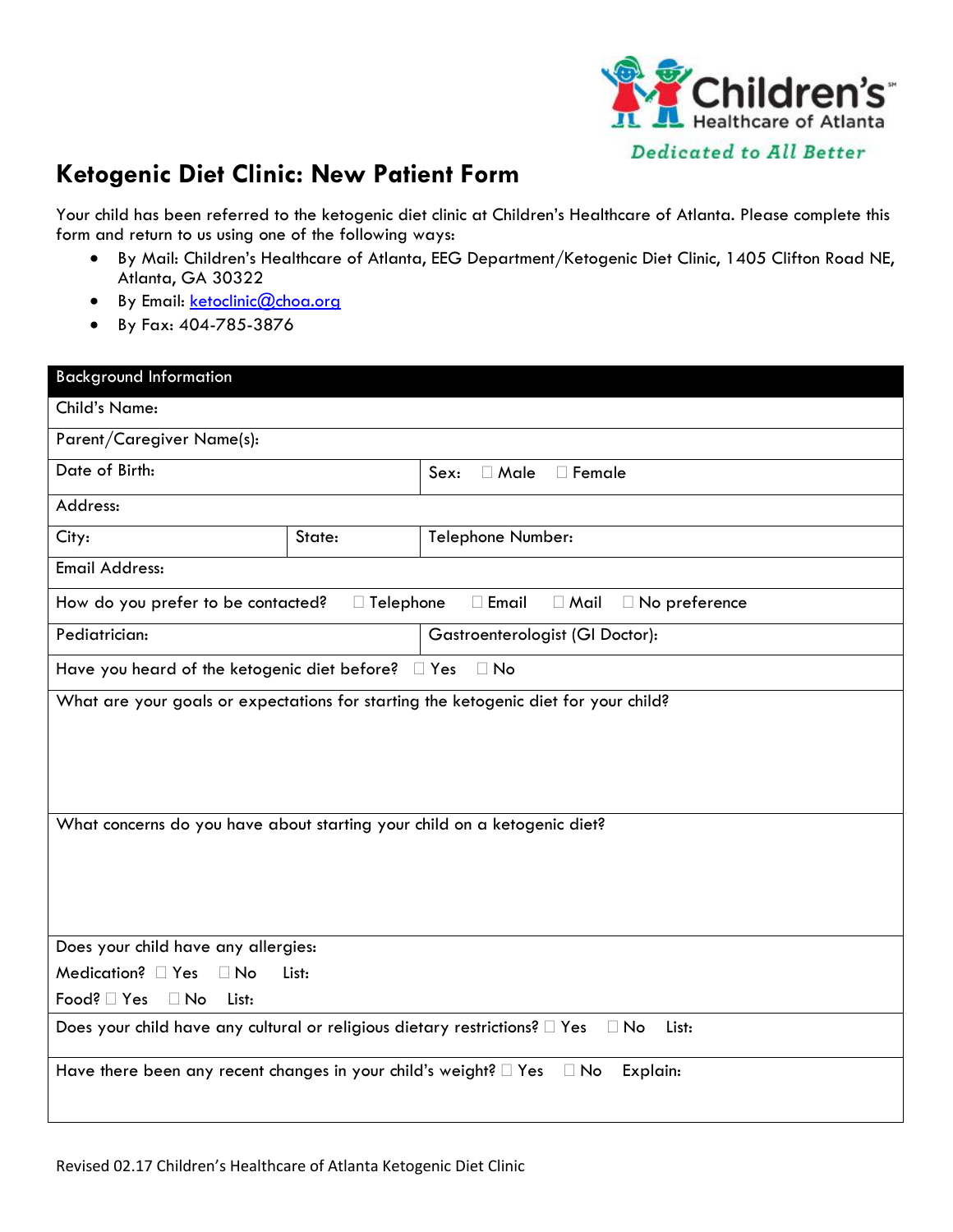| <b>Medical History</b>                                                                                                                                                                                                                                                                                                                                                                                             |                                                                                                                                                                                                                                                                                                                                                                                                                                                                                                                                                                                                                                                        |  |  |  |
|--------------------------------------------------------------------------------------------------------------------------------------------------------------------------------------------------------------------------------------------------------------------------------------------------------------------------------------------------------------------------------------------------------------------|--------------------------------------------------------------------------------------------------------------------------------------------------------------------------------------------------------------------------------------------------------------------------------------------------------------------------------------------------------------------------------------------------------------------------------------------------------------------------------------------------------------------------------------------------------------------------------------------------------------------------------------------------------|--|--|--|
| Describe your child's seizures.                                                                                                                                                                                                                                                                                                                                                                                    |                                                                                                                                                                                                                                                                                                                                                                                                                                                                                                                                                                                                                                                        |  |  |  |
| On average, how many seizures is your child having:<br>Each day?<br>Each week?<br>Each month?<br>Does your family have a history of:<br>Heart disease? □ Yes<br>$\Box$ No<br>$\bullet$<br>Stroke? □ Yes □ No<br>High Cholesterol or Lipids? $\Box$ Yes<br>$\Box$ No<br>$\bullet$<br>Kidney Stones? □ Yes □ No<br>Other? Please list.<br>What seizures medications has your child previously<br>tried? Please list. | Does your child have:<br>apply<br>A hard time chewing? $\Box$ Yes $\Box$ No $\Box$ Does not apply<br>٠<br>Constipation? $\Box$ Yes $\Box$ No $\Box$ I'm not sure<br>٠<br>Loose stools? $\Box$ Yes $\Box$ No $\Box$ I'm not sure<br>$\bullet$<br>Reflux? Pes DNo DI'm not sure<br>$\bullet$<br>A feeding tube? $\Box$ Yes $\Box$ No $\Box$ I'm not sure<br>٠<br>Difficulty taking pill/tablet medications?<br>$\bullet$<br>$\Box$ Yes $\Box$ No $\Box$ Does not apply<br>A good appetite? □ Yes □ No □ Does not apply<br>٠<br>Any sensory issues related to food?<br>٠<br>$\Box$ Yes $\Box$ No $\Box$ Does not apply to my child<br>$\Box$ I'm not sure |  |  |  |
| Does your child have any other medical conditions in addition to seizures? $\square$ Yes                                                                                                                                                                                                                                                                                                                           | $\Box$ No<br>List:                                                                                                                                                                                                                                                                                                                                                                                                                                                                                                                                                                                                                                     |  |  |  |
| Has your child had an EEG before? $\Box$ Yes $\Box$ No $\Box$ I'm not sure                                                                                                                                                                                                                                                                                                                                         | When:                                                                                                                                                                                                                                                                                                                                                                                                                                                                                                                                                                                                                                                  |  |  |  |
| Has your child had an MRI before? □ Yes □ No □ I'm not sure<br>When:                                                                                                                                                                                                                                                                                                                                               |                                                                                                                                                                                                                                                                                                                                                                                                                                                                                                                                                                                                                                                        |  |  |  |
| Has your child had a swallow study test (OPMS, FEES) before? □ Yes □ No □ I'm not sure<br>When:                                                                                                                                                                                                                                                                                                                    |                                                                                                                                                                                                                                                                                                                                                                                                                                                                                                                                                                                                                                                        |  |  |  |
| Has your child had any genetic testing completed? $\Box$ Yes $\Box$ No $\Box$ I'm not sure<br>Which test(s)?<br>Where?                                                                                                                                                                                                                                                                                             |                                                                                                                                                                                                                                                                                                                                                                                                                                                                                                                                                                                                                                                        |  |  |  |

• When?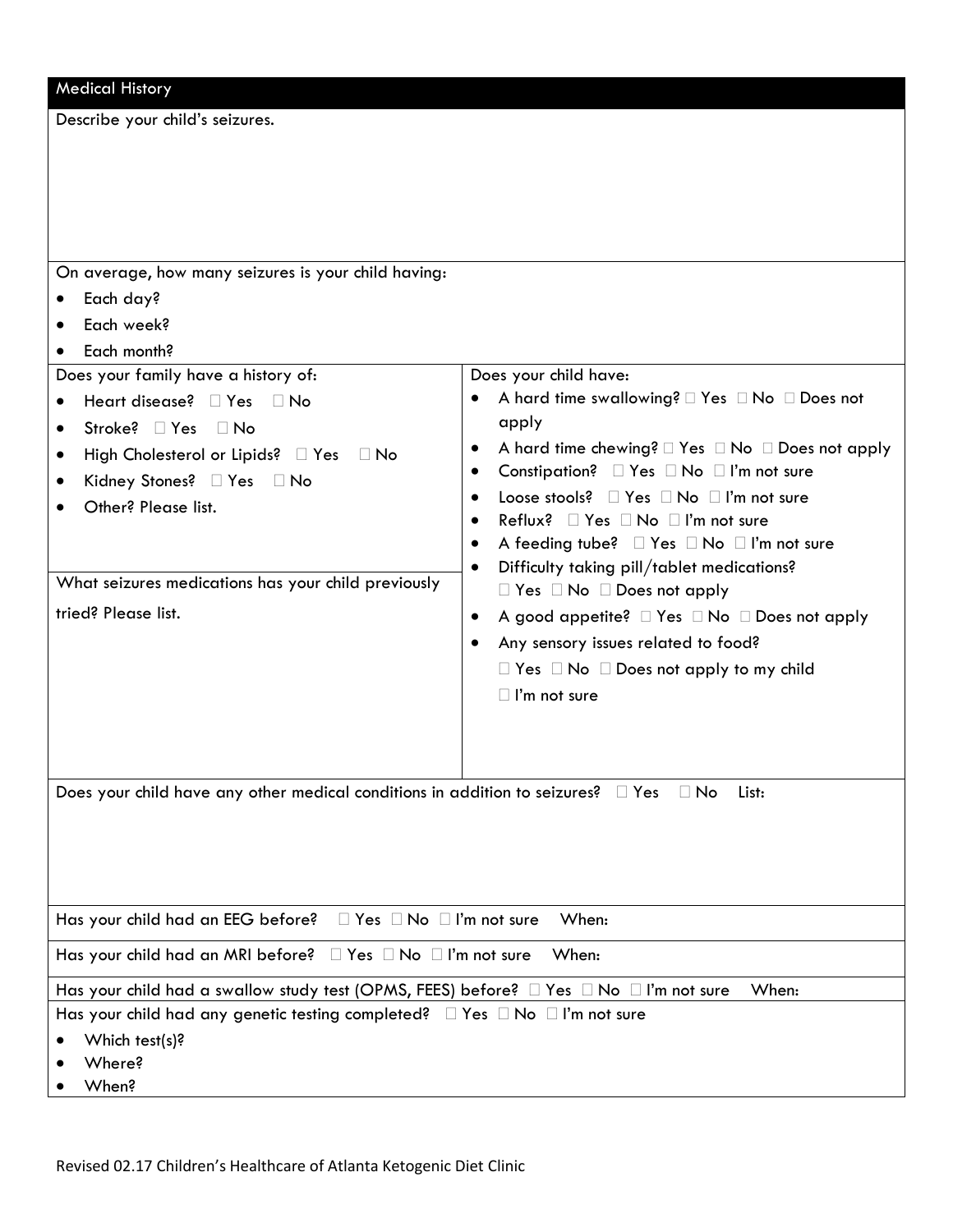| Medicines/Vitamins                                                                |                                      |                                                   |                                              |                                                 |                                                                                                                                                                                              |
|-----------------------------------------------------------------------------------|--------------------------------------|---------------------------------------------------|----------------------------------------------|-------------------------------------------------|----------------------------------------------------------------------------------------------------------------------------------------------------------------------------------------------|
| List the name of<br>each medicine or<br>vitamin<br>supplement your<br>child takes | How much<br>does your<br>child take? | How often<br>is it<br>supposed<br>to be<br>taken? | How does your child<br>take this medication? | Why does your<br>child take this<br>medication? | How often did<br>your child take<br>the medicine<br>last week?                                                                                                                               |
| Example: Prevacid                                                                 | 15 <sub>mg</sub>                     | Once a day                                        | By mouth                                     | For Reflux                                      | $\Box$ Not at all<br>□ 1-2 days per week<br>$\square$ 3-4 days per week<br>$\square$ 5-6 days per week<br>□ Everyday<br>$\Box$ Not at all<br>$\Box$ 1-2 days per week<br>□ 3-4 days per week |
|                                                                                   |                                      |                                                   |                                              |                                                 | □ 5-6 days per week<br>$\Box$ Everyday<br>$\Box$ Not at all<br>□ 1-2 days per week<br>$\square$ 3-4 days per week<br>$\Box$ 5-6 days per week<br>$\Box$ Everyday                             |
|                                                                                   |                                      |                                                   |                                              |                                                 | $\Box$ Not at all<br>□ 1-2 days per week<br>□ 3-4 days per week<br>5-6 days per week<br>□ Everyday                                                                                           |
|                                                                                   |                                      |                                                   |                                              |                                                 | $\Box$ Not at all<br>□ 1-2 days per week<br>□ 3-4 days per week<br>$\square$ 5-6 days per week<br>□ Everyday                                                                                 |
|                                                                                   |                                      |                                                   |                                              |                                                 | $\Box$ Not at all<br>□ 1-2 days per week<br>□ 3-4 days per week<br>$\square$ 5-6 days per week<br>$\Box$ Everyday                                                                            |
|                                                                                   |                                      |                                                   |                                              |                                                 | $\Box$ Not at all<br>□ 1-2 days per week<br>□ 3-4 days per week<br>□ 5-6 days per week<br>□ Everyday                                                                                         |
|                                                                                   |                                      |                                                   |                                              |                                                 | $\Box$ Not at all<br>□ 1-2 days per week<br>□ 3-4 days per week<br>□ 5-6 days per week<br>$\Box$ Everyday                                                                                    |
|                                                                                   |                                      |                                                   |                                              |                                                 | $\Box$ Not at all<br>□ 1-2 days per week<br>□ 3-4 days per week<br>□ 5-6 days per week<br>□ Everyday                                                                                         |

Does your child take a CBD/Low THC Oil product?  $\square$  Yes  $\square$  No